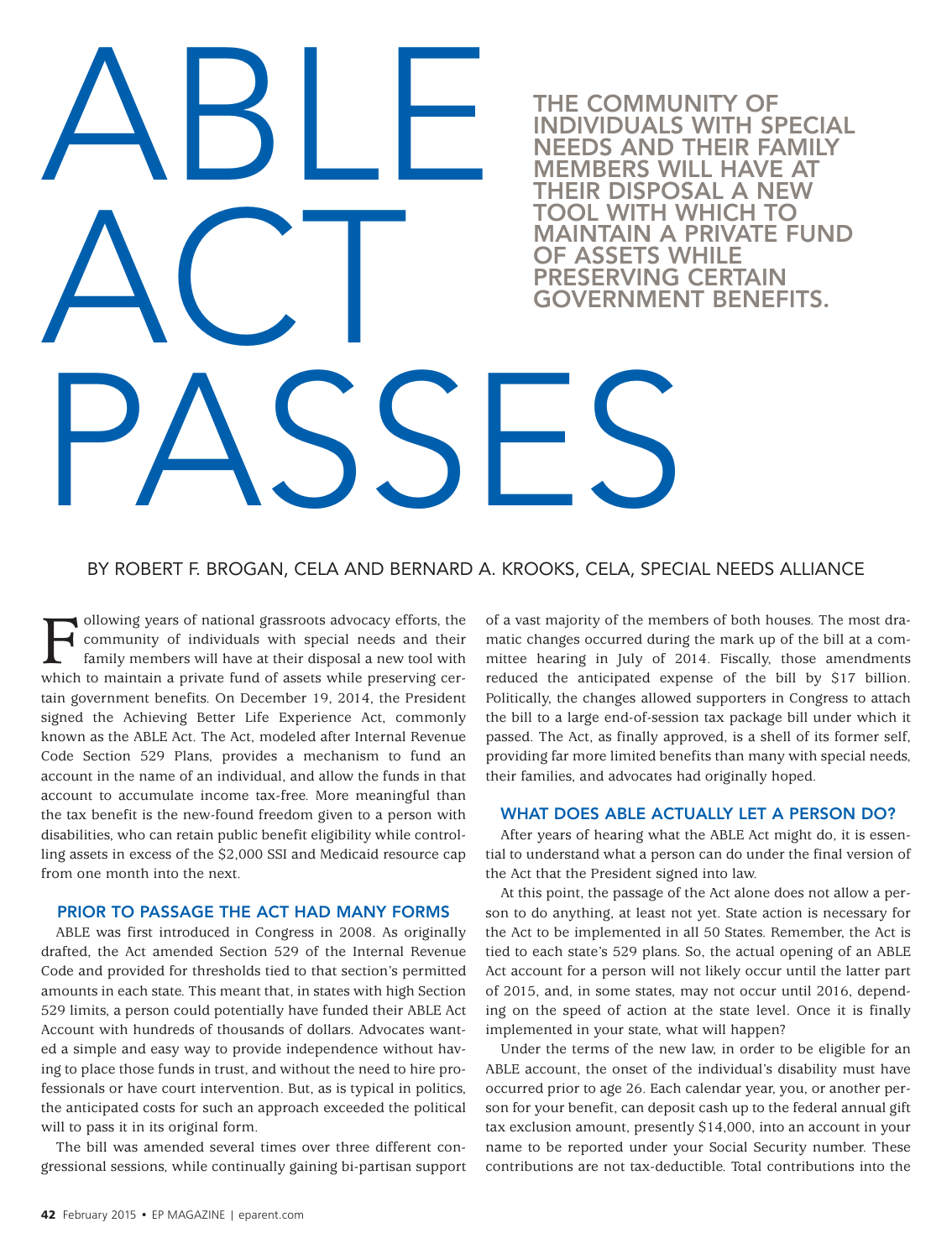

**IN ON THE ACT:** Sara Wolff of Moscow, Pennsylvania and fellow advocates announce the passage of the Achieving a Better Life Experience (ABLE) Act in front of the U.S. Capitol on December 16, 2014. The ABLE Act amends Section 529 of the Internal Revenue Service Code to create tax-free savings accounts for people with disabilities.

ABLE account are capped at each state's limitations for 529 accounts and the first \$100,000 in an ABLE account will not adversely affect the individual's eligibility for SSI. So long as you only use the funds in that account for permitted governmentapproved disability-related expenditures, the account will be permitted to accrue value income tax-free.

Although the Medicaid and SSI resource eligibility cap is \$2,000 in most states, the funds in the ABLE Act account will be ignored as an available resource in the same way that a properly drafted and administered special needs trust (SNT) is not counted. Each person is allowed to have only one ABLE Act account, so if you open one, family members cannot open separate ones and fund more. Thus, in any calendar year, \$14,000 is the most permitted to be set aside for your benefit, whether you are funding it or someone else is. The account may be added to each year, but once the value exceeds \$100,000, you will lose your SSI eligibility. Notably, you may still be eligible for Medicaid, so you would keep your medical coverage, but lose your monthly income supplement.

#### MEDICAID PAYBACK

On the death of the beneficiary of the ABLE account, funds remaining in the ABLE account must first be used to repay the Medicaid program for expenses incurred. This is very similar to a first party SNT. First party SNTs are funded by a person's own assets and (other than pooled trusts) must be created by a court, a parent, grandparent or guardian. In contrast, third party SNTs are created by someone other than the beneficiary with disabilities, and the assets going into the SNT are those of the third party, not the beneficiary. Third party SNTs are the most common tool utilized by special needs planners for individuals with special needs and their families.

The singularly most important difference between a first party SNT and a third party SNT is that under a first party SNT, if there are any funds remaining in the trust at the time of the beneficiary's death, then the federal and state government must be named as the primary remainder beneficiary. The government effectively seizes those funds to repay the amount of Medicaid (but not SSI) benefits allocated to the individual during his or her lifetime.

The final figure repaid to Medicaid could wipe out the amount left in the first party SNT, leaving nothing to the surviving family members.

With a third party SNT, there is no Medicaid payback requirement. The trust funds can pass to another family member or whomever the creator of the trust originally intended, rather than going to the government.

Unfortunately, the ABLE Act accounts mimic first party SNTs, meaning that they require a Medicaid payback. This holds true even if the money contributed to the ABLE account came from a parent or other third party. This is a major distinction between an ABLE account and a third party SNT, which has no Medicaid payback. Thus, in many family situations, a third party SNT may be a more useful and appropriate tool than an ABLE Act account.

#### WHERE DO WE GO FROM HERE?

ABLE Act accounts were supposed to reduce the need for court intervention and to make it easier for individuals with special needs to increase their independence while retaining more funds in their own names. Simplicity was the goal. But Congress's lim-